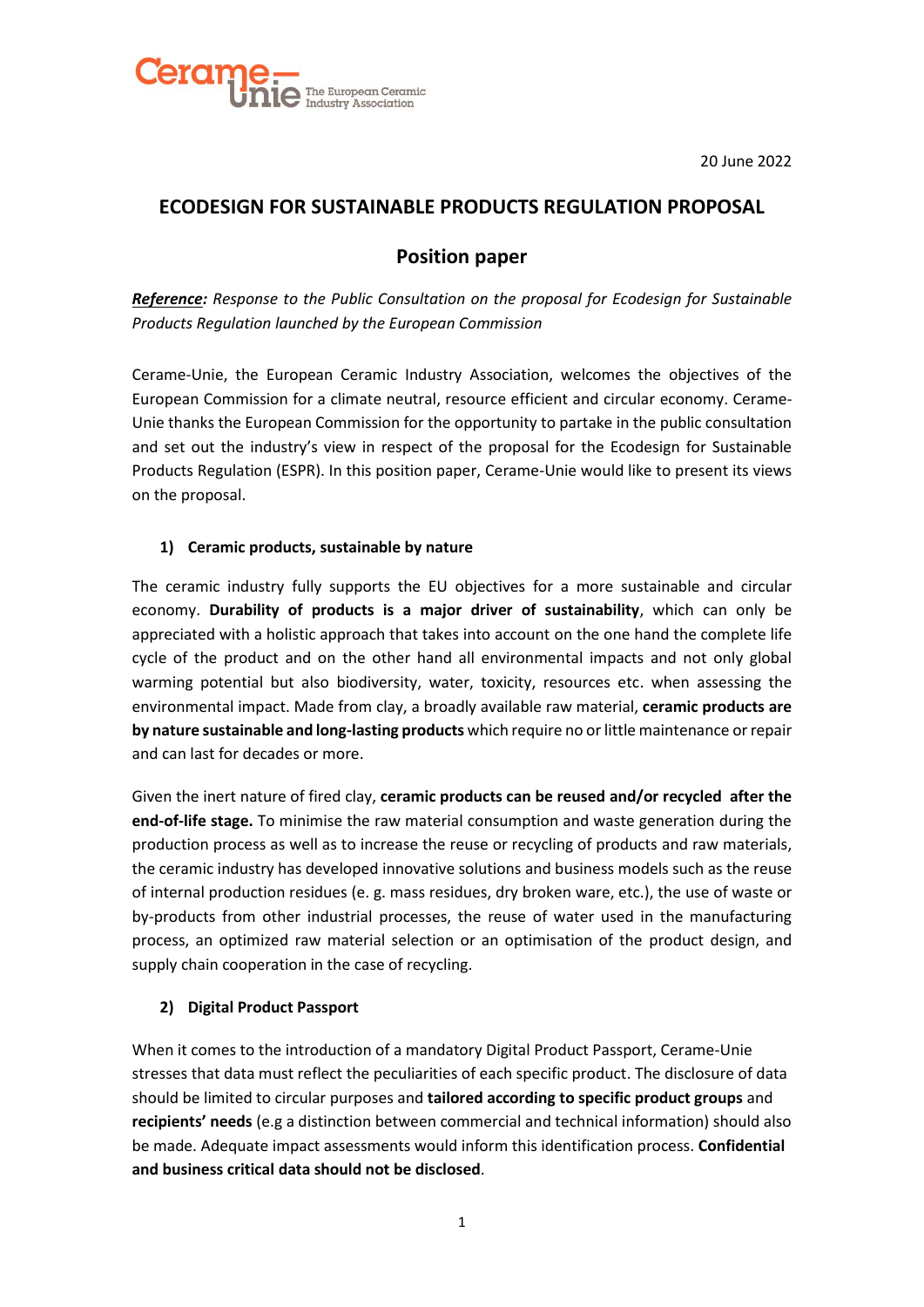A particular attention should be paid on the **management of the complexity of products and value chains**, as well as the **confidentiality of product composition** and **quantity of required data**.

Last but not least, the DPP should support a **level playing field**, including by means of effective market surveillance and incorporating the needs and peculiarities of SMEs. The collection, preparation, provision, and update of data require considerable efforts for companies. **Minimising the costs and avoiding creating excessive administrative burden** for manufacturers, will be key to make such a passport effective.

#### **3) Information and performance requirements: focus on construction products**

As a general approach, Cerame-Unie points out that performance requirements need to be properly adapted to the specific product or product category, after an in-depth impact assessment and involvement of the industry.

**Construction products** have strong interlinkages between their environmental and structural performance, **Cerame-Unie welcomes the fact that Ecodesign requirements for construction products will be laid down under the revised Construction Products Regulation.** A clear delimitation is important. This will avoid double legislation and additional administrative burden for manufacturers.

We also welcome that requirements for placing on the market packaging as a final product are laid down under European Parliament and Council Directive 94/62/EC and that the ESPR complements that directive. Therefore, to follow a coherent approach, packaging should not fall within the scope of the newly revised CPR. **Cerame-Unie points out that the environmental performance of construction products only makes sense at building level.** A suitable regime and harmonised requirements for assessing the sustainability and environmental performance of construction products are developed within CEN/TC 350. Addressing Ecodesign requirements at product group level is preferred, when possible.

In a broader perspective, Cerame-Unie points out that performance requirements need to be properly assessed to make sure that they are adapted to the specific product or product category.

#### **4) Assistance to companies**

Cerame-Unie underlines that it is important to ensure a level playing field for SMEs and all other companies. Measures like one-stop shops and organisational and technical assistance will be of importance for companies of all sizes.

#### **5) Ecodesign Forum**

Cerame-Unie welcomes the creation of an Ecodesign Forum which invites stakeholders (e.g. all interested parties including industry) to provide the relevant expertise to the Commission regarding Ecodesign requirements.